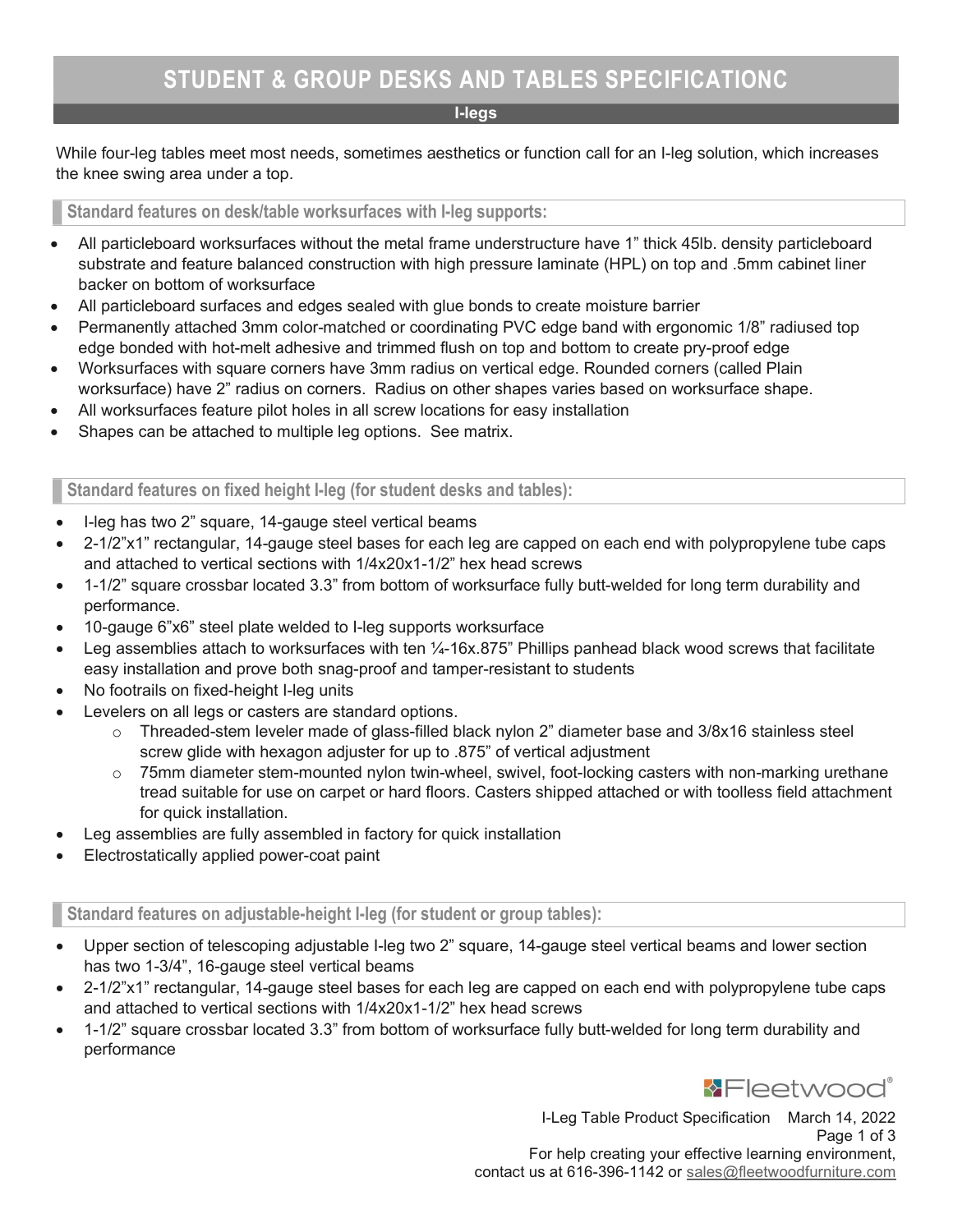- 10-gauge 6"x6" steel plate fully butt-welded to upper section of I-leg supports worksurface
- Leg assemblies attach to worksurfaces with ten  $\frac{1}{4}$ -16x.875" Phillips panhead black wood screws that facilitate easy installation, and prove both snag-proof and tamper-resistant to students
- Legs adjust in 1" increments with a finished assembled height from 21-28", 25-32" or 29-42" high. Two 1/4-20x $\frac{3}{4}$ " black screws secure each leg at desired height.
- Holes located in 1" increments on inside of post leg feature clean, non-passthrough, tamper-resistant design
- Footrail that runs the length of frame on I-leg units with 34"-42" height adjustment is made with 1-1/4" diameter, 16-gauge tubing and is attached to verticals with ¼-20x2-1/2" button head black screws. Footrail provides user comfort and creates a strong H-frame construction.
- Levelers on all legs or casters are standard options.
	- Threaded-stem leveler made of glass-filled black nylon 2" diameter base and 3/8x16 stainless steel screw glide with hexagon adjuster for up to .875" of vertical adjustment
	- $\circ$  75mm diameter stem-mounted nylon twin-wheel, swivel, foot-locking casters with non-marking urethane tread suitable for use on carpet or hard floors. Casters shipped attached or with toolless field attachment for quick installation.
- Leg assemblies are fully assembled in factory for quick installation
- Electrostatically applied power-coat paint

# Optional desk and table accessories:

- 16-gauge steel cold-rolled cable and wire management tray running length of worksurface and attached with (quantity) #10x5/8" Allen panhead screws. Tray creates 4.4"x3.2" cavity to accommodate cables, integrates cutouts for cable drops, and features deburred edges to create a refined, safe edge.
- 3" diameter plastic grommets on computer tables. Field installed.
- Power technology options
	- o Available field installed or factory assembled
	- $\circ$  Byrne Salt disc-shaped unit for one outlet with 72" long cord in storm finish
	- $\circ$  Byrne Moire trapezoid tower-shaped 2" high unit with power on 4 sides in storm finish. Has 72" long cord with circuit breaker
	- $\circ$  Byrne Burele rectangular 2"H with 7 1/2" wide sides with 4 power outlets on one side in storm finish. Has 72" long cord with circuit breaker
	- $\circ$  Byrne Burele rectangular 2"H with 7 1/2" wide sides with 2 power outlets, 2 USB and 1 HDMI on one side in storm finish. Has 72" long cord with circuit breaker.

# Custom features:

- Worksurface options available:
	- o Custom worksurface shapes
	- o Custom markerboard high pressure laminate
- Leg options available:
	- o Custom heights
	- o Custom paints available



I-Leg Table Product Specification March 14, 2022 Page 2 of 3 For help creating your effective learning environment, contact us at 616-396-1142 or sales@fleetwoodfurniture.com